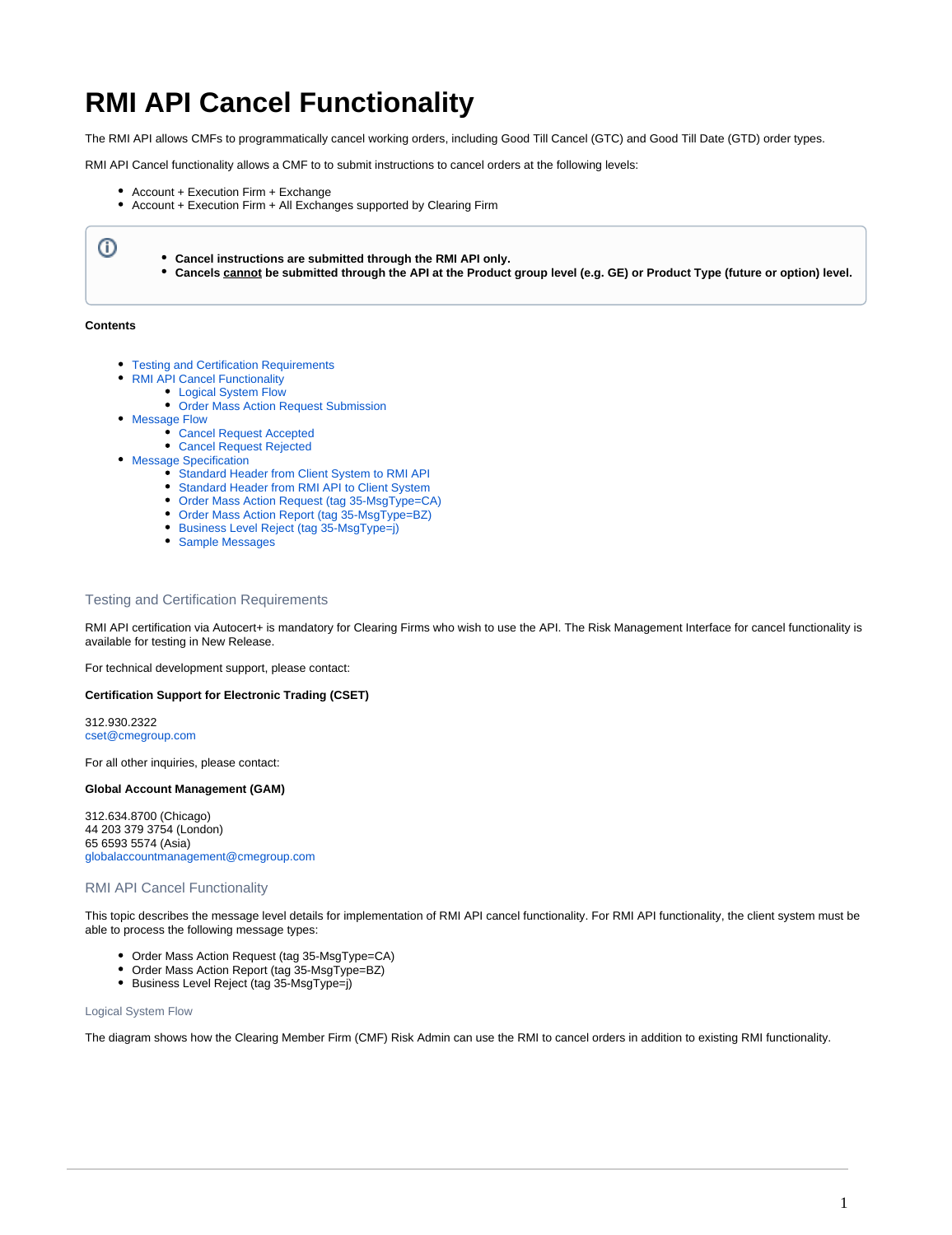

CME Group

#### <span id="page-1-0"></span>Order Mass Action Request Submission

Orders can be cancelled at three levels according to the following parameters defined in the Order Mass Action Request message:

- Executing Firm
- Account Number
- Exchange (can be submitted for a given Exchange or all Exchanges)

| <b>Cancellation Level   Required  </b> |   | <b>Description</b>                                     | FIX Tag                         |
|----------------------------------------|---|--------------------------------------------------------|---------------------------------|
| 1 <sup>st</sup> qualifier              | ν | <b>Execution Firm</b>                                  | tag 49-SenderCompID (bytes 4-6) |
| 2 <sup>nd</sup> qualifier              | ٧ | <b>Account Number</b>                                  | tag 448-PartyID                 |
| 3 <sup>rd</sup> qualifier              | N | Exchange (required if cancel is not for all exchanges) | tag 207-Security Exchange       |

For Order Cancel, The Account value submitted in tag 448-PartyID in the Order Mass Action Request **must** match that submitted by the execution firm, **including** case sensitivity. **Example:**

- Clearing Firm submits cancel to the RMI API for Account=AbCdE.
- Resting order for Executing Firm with Account=AbCdE is cancelled.
- Resting order for Executing Firm with Account=abcde is **NOT** cancelled and continues working in the market.

For current RMI API Block/Unblock functionality, this value **is not** case sensitive.

Risk Administrators must also specify a Client Order ID (tag 11-ClOrdID) on each request, which is used to uniquely identify the response for correlation with the request.

Orders cannot be cancelled by TraderID, tag49-SenderCompID, or tag 50-SenderSubID values.O)

#### [top](#page-0-3)

−

# <span id="page-1-1"></span>Message Flow

CMFs can cancel working orders by submitting an Order Mass Action Request message to the RMI API, which will cancel the order(s) specified in the request . Risk administrators can submit one cancel instruction per Order Mass Action Request message.

- RMI API acknowledges an accepted Order Mass Action Request (tag 35-MsgType=CA) message with an Order Mass Action Report (tag 35- MsgType=BZ) message.
- RMI API rejects an Order Mass Action Request message with a Business Level Reject (tag 35-MsgType=j) message.
- If the message contains more than one cancel instruction, RMI API rejects the order.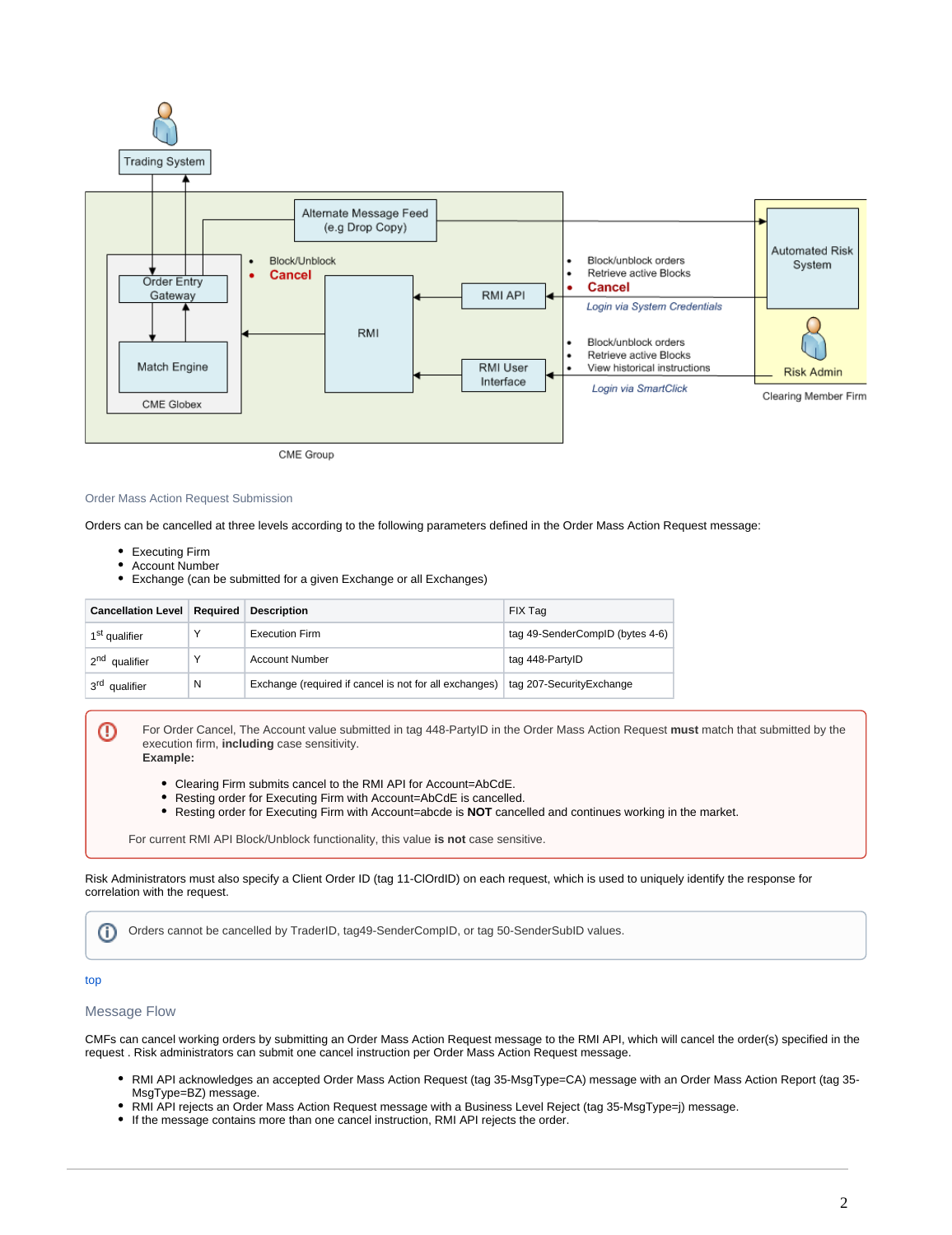RMI API acknowledges acceptance of the Order Mass Action Request (tag 35-MsgType=CA) only. To obtain the iLink Execution Report ന (tag 35-MsgType=8) message for the canceled order, the CMF Risk Administrator must leverage the [Drop Copy](https://www.cmegroup.com/confluence/display/EPICSANDBOX/Drop+Copy+Service+for+iLink) service.

# <span id="page-2-0"></span>Cancel Request Accepted

This diagram shows the message flow for an accepted Order Mass Action Request message.



### <span id="page-2-1"></span>Cancel Request Rejected

This diagram shows the message flow for a rejected Order Mass Action Request message.



## [top](#page-0-3)

# <span id="page-2-2"></span>Message Specification

These messages support RMI API Cancel functionality only. See the complete RMI API message layout in the [RMI API Message Specification](https://www.cmegroup.com/confluence/display/EPICSANDBOX/Risk+Management+Interface+Message+Specification).

The symbol indicates a repeating group.

# <span id="page-2-3"></span>Standard Header from Client System to RMI API

| Tag | <b>Field Name</b>                              | Rea | <b>FIXML</b><br>Element | Data<br>Type | Max<br>Length | <b>Description</b>                                           |
|-----|------------------------------------------------|-----|-------------------------|--------------|---------------|--------------------------------------------------------------|
|     | Component<br><standardheader></standardheader> |     | Hdr                     |              |               |                                                              |
| 49  | SenderCompID                                   |     | <b>SID</b>              | String       |               | Sender Company Identifier. Value will be provided by<br>CME. |
| 56  | TargetCompID                                   |     | TID                     | String       |               | Target Company Identifier. Supported Value: CME              |
| 57  | TargetSubID                                    |     | TSub                    | String       | 5             | Target Sub Identifier. Supported Value: RMAPI                |

<span id="page-2-4"></span>Standard Header from RMI API to Client System

| Tag | Field Name | Req | <b>FIXML</b><br>Element | Data<br>Type | Max<br>Length | <b>Description</b> |
|-----|------------|-----|-------------------------|--------------|---------------|--------------------|
|-----|------------|-----|-------------------------|--------------|---------------|--------------------|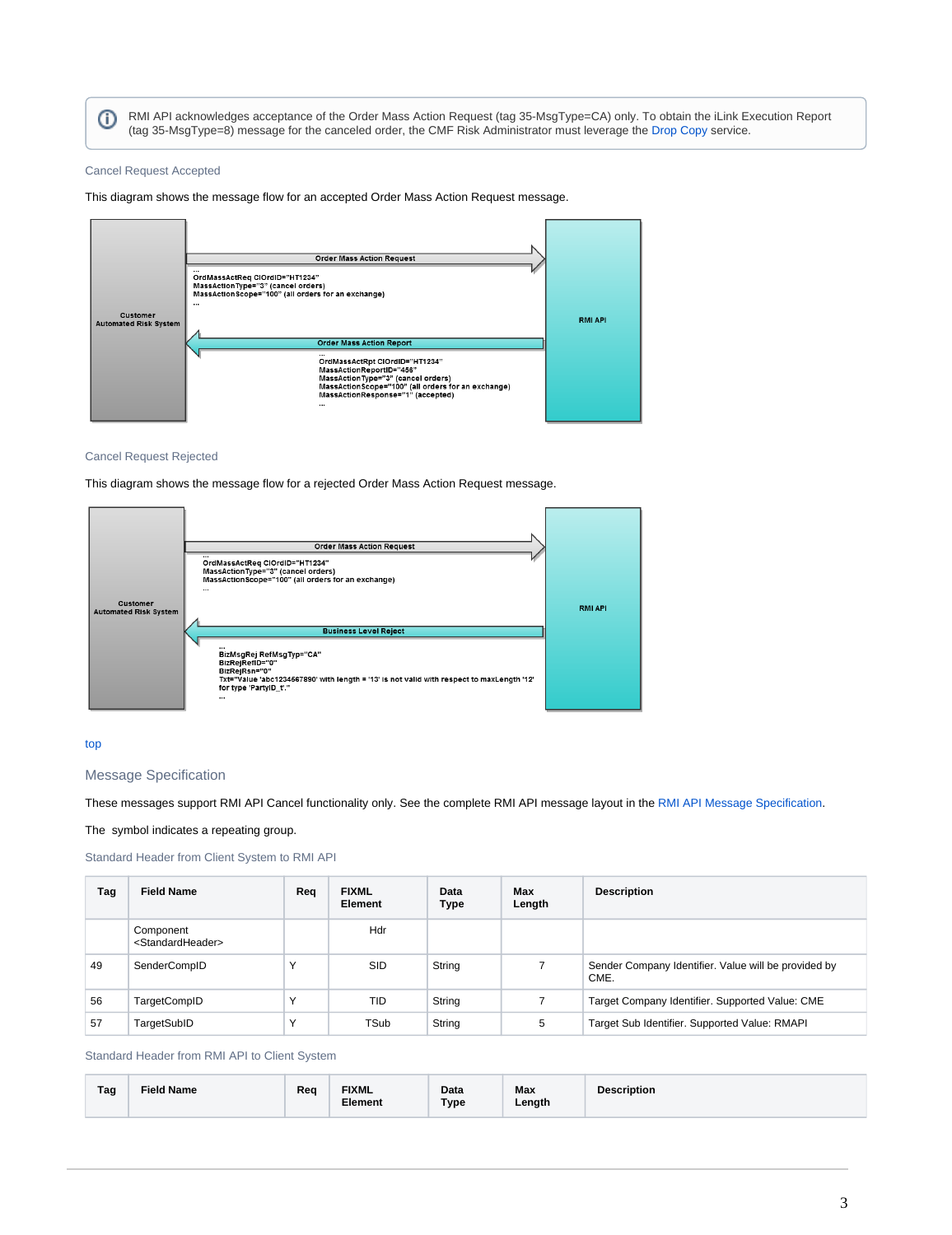|    | Component<br><standardheader></standardheader> | Hdr        |        |   |                                                              |
|----|------------------------------------------------|------------|--------|---|--------------------------------------------------------------|
| 49 | SenderCompID                                   | <b>SID</b> | String |   | Sender Company Identifier. Supported Value: CME              |
| 50 | SenderSubID                                    | SSub       | String | 5 | Sender Sub Identifier. Supported Value: RMAPI                |
| 56 | TargetCompID                                   | TID        | String |   | Target Company Identifier. Value will be provided by<br>CME. |

<span id="page-3-0"></span>Order Mass Action Request (tag 35-MsgType=CA)

| Tag  | Field<br><b>Name</b>                            | Req             | <b>FIXML</b><br>Element    | Data<br><b>Type</b>     | Max<br>Length  | <b>Description</b>                                                                                                                                                                                                      |
|------|-------------------------------------------------|-----------------|----------------------------|-------------------------|----------------|-------------------------------------------------------------------------------------------------------------------------------------------------------------------------------------------------------------------------|
| 35   | OrderMass<br>ActionRequ<br>est                  | Υ               | OrdMassA<br>ctReq          | String                  | $\overline{2}$ | MsgType=CA                                                                                                                                                                                                              |
| 11   | CIOrdID                                         | Y               | CIOrdID                    | String                  | 16             | Identifier of Order Mass Action Request. It is recommended that customers send unique<br>identifiers but uniqueness is not enforced by the API.                                                                         |
| 1373 | MassAction<br>Type                              | Y               | <b>MassAction</b><br>Type  | Int                     | $\mathbf{1}$   | Specifies the type of action requested.<br><b>Supported Values:</b><br>3 - Cancel Orders                                                                                                                                |
| 1374 | MassAction<br>Scope                             | Y               | <b>MassAction</b><br>Scope | Int                     | 3              | Specifies scope of Order Mass Action Request.<br><b>Supported Values:</b><br>100 - All orders for an exchange.<br>101 - All orders for all exchanges.                                                                   |
| 60   | TransactTi<br>me                                | Y               | TxnTm                      | <b>UTCTim</b><br>estamp | 23             | Timestamp when the business transaction represented by the message occurred. UTC<br>Timestamps are sent in number of nanoseconds since Unix epoch synced to a master clock<br>to microsecond accuracy.                  |
|      | Component<br><parties></parties>                | Y               | Pty                        |                         |                |                                                                                                                                                                                                                         |
| 448  | PartyID                                         | Υ               | ID                         | String                  | 12             | Specific value for a specified Party Role.                                                                                                                                                                              |
| 452  | PartyRole                                       | Υ               | R                          | Int                     | $\overline{2}$ | Indicates the party the request is being made for.<br><b>Supported Values:</b><br>1 - Trading Member Firm.<br>24 - Customer Account.<br>Each incoming Order Mass Action Request can only have one account and one firm. |
|      | End<br>Component<br>                            |                 |                            |                         |                |                                                                                                                                                                                                                         |
|      | Component<br><lnstrumen<br>t&gt;</lnstrumen<br> | Conditi<br>onal | Instrmt                    |                         |                |                                                                                                                                                                                                                         |
| 207  | SecurityExc<br>hange                            | Conditi<br>onal | Exch                       | String                  | $\overline{4}$ | Needed to specify the product exchange for which all open orders will be cancelled. Required<br>only when Mass Action Scope=100.                                                                                        |
|      | End<br>Component<br>$\,<$<br>/Instrument>       |                 |                            |                         |                |                                                                                                                                                                                                                         |

<span id="page-3-1"></span>Order Mass Action Report (tag 35-MsgType=BZ)

| Tag | Field<br>Name             | Reg          | <b>FIXML</b><br>Element | Data<br>Type | Max<br>Length | <b>Description</b>                                                                                |
|-----|---------------------------|--------------|-------------------------|--------------|---------------|---------------------------------------------------------------------------------------------------|
| 35  | OrderMassA<br>ctionReport | $\checkmark$ | OrdMassAct<br>Rpt       | String       | 2             | MsqType=BZ                                                                                        |
| 11  | <b>CIOrdID</b>            | $\checkmark$ | CIOrdID                 | String       | 16            | Pancake flip of the ClientOrder ID provided on the incoming Order Mass Action Request<br>message. |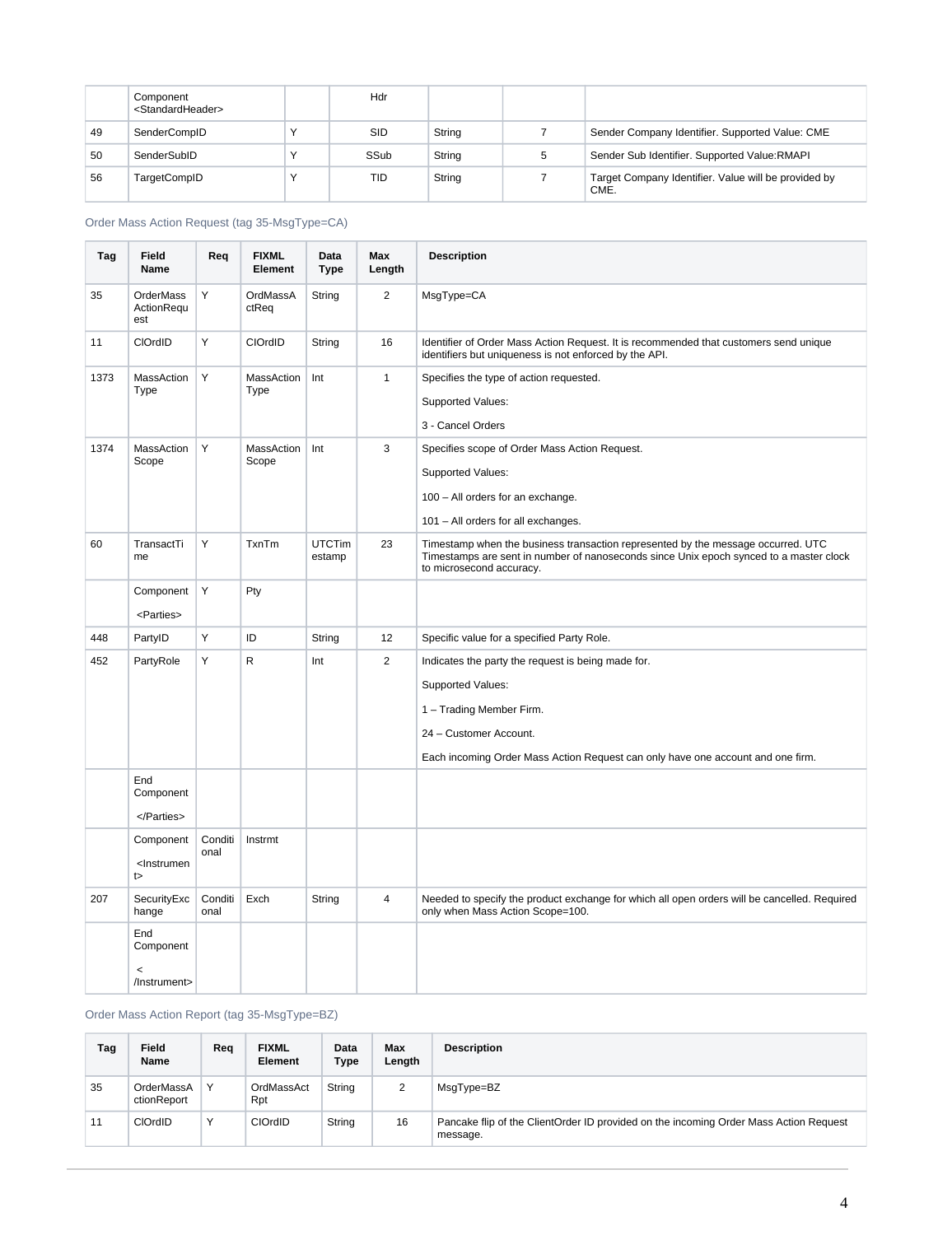| 1369 | MassAction<br>ReportID                    | Y               | MassActionR<br>eportID     | String | 20             | Unique ID of Order Mass Action Report as assigned by RMI API.                                                                                                                  |
|------|-------------------------------------------|-----------------|----------------------------|--------|----------------|--------------------------------------------------------------------------------------------------------------------------------------------------------------------------------|
| 1373 | MassActionT<br>ype                        | Y               | MassActionT<br>ype         | Int    | 3              | Specifies the type of action requested. This is a pancake flip of the incoming value<br>provided on the Order Mass Action Request message.                                     |
| 1374 | MassActionS<br>cope                       | Y               | MassActionS<br>cope        | Int    | 3              | Specifies the scope of the Action – this is a pancake flip of the incoming value provided on<br>the Order Mass Action Request message.                                         |
| 1375 | MassAction<br>Response                    | Υ               | MassActionR<br>esponse     | Int    | $\mathbf{1}$   | Specifies the action taken by RMI API when it receives the Order Mass Action Request.<br>Supported Values:<br>$1 -$ Accepted.                                                  |
| 1376 | MassAction<br>Reject<br>Reason            | Conditi<br>onal | MassActionR<br>ejectReason | Int    | 3              | Reason Order Mass Action Request was rejected. Required if Mass Action Response=0.<br>Supported Values:<br>$99 - Other$                                                        |
| 58   | Text                                      | Option<br>al    | Txt                        | String | 250            | Text further explaining the Party Entitlement Definition Request Result.                                                                                                       |
|      | Component<br><parties></parties>          | Υ               | Pty                        |        |                |                                                                                                                                                                                |
| 448  | PartyID                                   | Y               | ID                         | String | 12             | Specific value for a specified Party Role.<br>The account reflects a capitalized value regardless of the inbound value.<br>⋒                                                   |
| 452  | PartyRole                                 | Υ               | $\mathsf R$                | Int    | $\overline{2}$ | Indicates the party the request is being made for.<br>Supported Values:<br>1 - Trading Member Firm<br>24 - Customer Account                                                    |
|      | End<br>Component<br>                      |                 |                            |        |                |                                                                                                                                                                                |
|      | Component<br><lnstrument></lnstrument>    | Υ               | Instrmt                    |        |                |                                                                                                                                                                                |
| 207  | SecurityExch<br>ange                      | Y               | Exch                       | String | $\overline{4}$ | Specifies the exchange requested for which orders are to be cancelled. This is a flip of the<br>incoming value unless it is missing or null in which case it will not be sent. |
|      | End<br>Component<br>$\,<$<br>/Instrument> |                 |                            |        |                |                                                                                                                                                                                |

<span id="page-4-0"></span>Business Level Reject (tag 35-MsgType=j)

| Tag | <b>Field Name</b>          | Rea          | <b>FIXML</b><br><b>Element</b> | Data<br>Type | Max<br>Length | <b>Description</b>                                                             |
|-----|----------------------------|--------------|--------------------------------|--------------|---------------|--------------------------------------------------------------------------------|
| 35  | BusinessMessageRej<br>ect  |              | <b>BizMsqRej</b>               | String       |               | MsgType=j                                                                      |
| 372 | RefMsqType                 | $\checkmark$ | RefMsqTyp                      | String       | $\sim$        | The MsgType (35) of the FIXML message being rejected.                          |
| 379 | <b>BusinessRejectRefID</b> | Υ            | <b>BizRejRefID</b>             | Int          | 16            | The value of the business-level "ID" field on the message being<br>referenced. |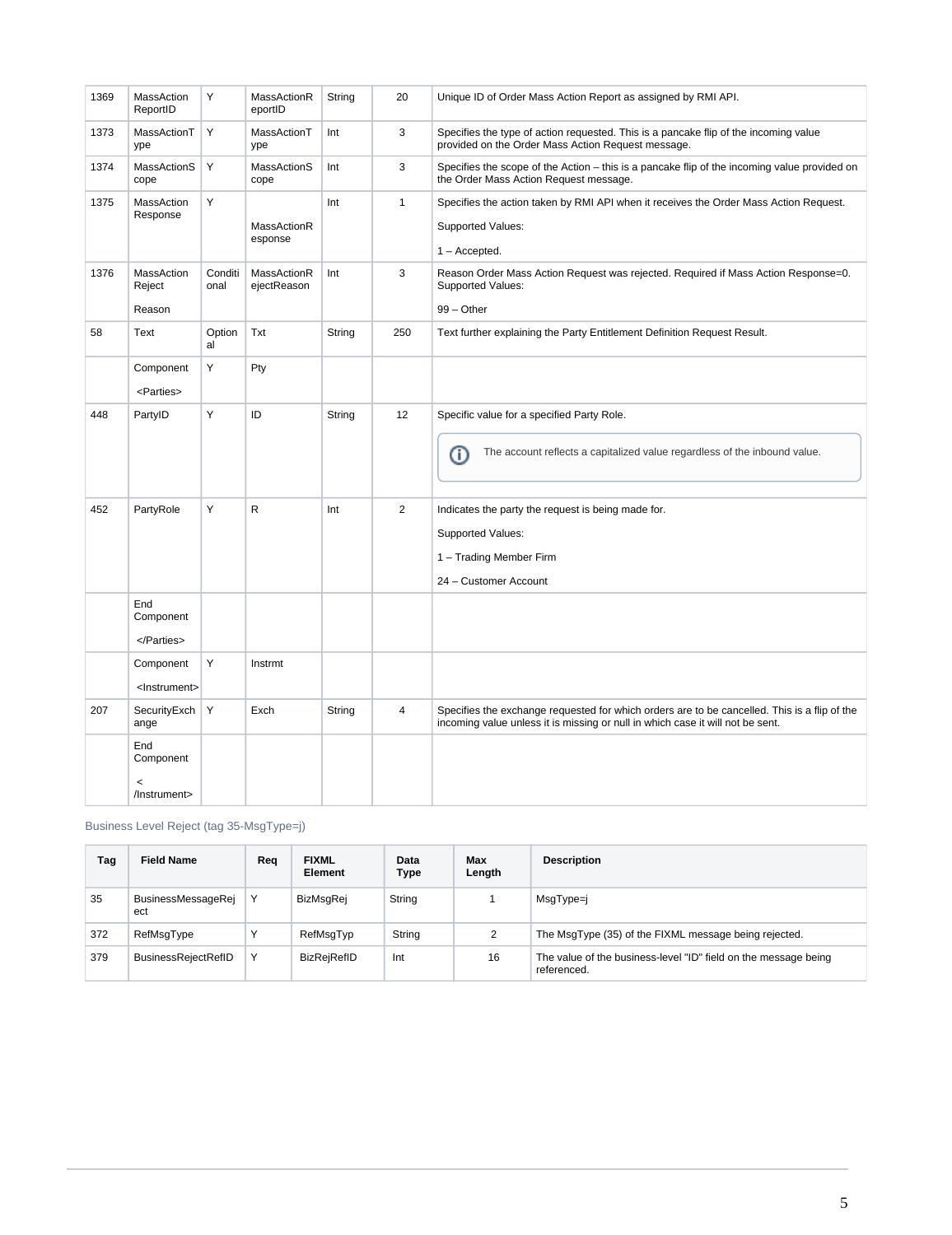| 380 | BusinessRejectReason Y |              | <b>BizRejRsn</b> | Int    |     | Code to identify reason for a business reject message. Supported<br>Values: |
|-----|------------------------|--------------|------------------|--------|-----|-----------------------------------------------------------------------------|
|     |                        |              |                  |        |     | $0 - Other$                                                                 |
|     |                        |              |                  |        |     | 1 - Unknown ID                                                              |
|     |                        |              |                  |        |     | 2 - Unknown Security Group                                                  |
|     |                        |              |                  |        |     | 3 - Unsupported message type                                                |
|     |                        |              |                  |        |     | 4 - Application not available                                               |
|     |                        |              |                  |        |     | 5 - Conditionally required field is missing                                 |
|     |                        |              |                  |        |     | 6 - Not Authorized                                                          |
|     |                        |              |                  |        |     | 100 - Request accepted but unable to construct response                     |
|     |                        |              |                  |        |     | 101 - Request timed out                                                     |
|     |                        |              |                  |        |     | 102 - Invalid Exchange                                                      |
|     |                        |              |                  |        |     | 103 - Only one customer account allowed                                     |
|     |                        |              |                  |        |     | 104 - Only one executing firm allowed                                       |
|     |                        |              |                  |        |     | 105 - Only one security exchange allowed                                    |
|     |                        |              |                  |        |     | 106 - Mismatch between mass action scope and security<br>exchange           |
| 58  | Text                   | Option<br>al | Txt              | String | 250 | Reason for rejection.                                                       |

# [top](#page-0-3)

<span id="page-5-0"></span>Sample Messages

# **Order Mass Action Request**

<?xml version="1.0" encoding="utf-8"?>

<FIXML v="FIX.5.0SP2" xv="130" s="2010-11-16" cv="CME.1000" xmlns="<http://www.fixprotocol.org/FIXML-5-0-SP2>">

<OrdMassActReq ClOrdID="HT1234" MassActionType="3" MassActionScope="100" TxnTm="2012-04-

10T12:00:00.253">

<Hdr SID="CMF" TID="CME" TSub="RMAPI"/>

<Pty ID="330" R="1"/>

<Pty ID="123456" R="24"/>

<Instrmt Exch="XCME"/>

</OrdMassActReq>

</FIXML>